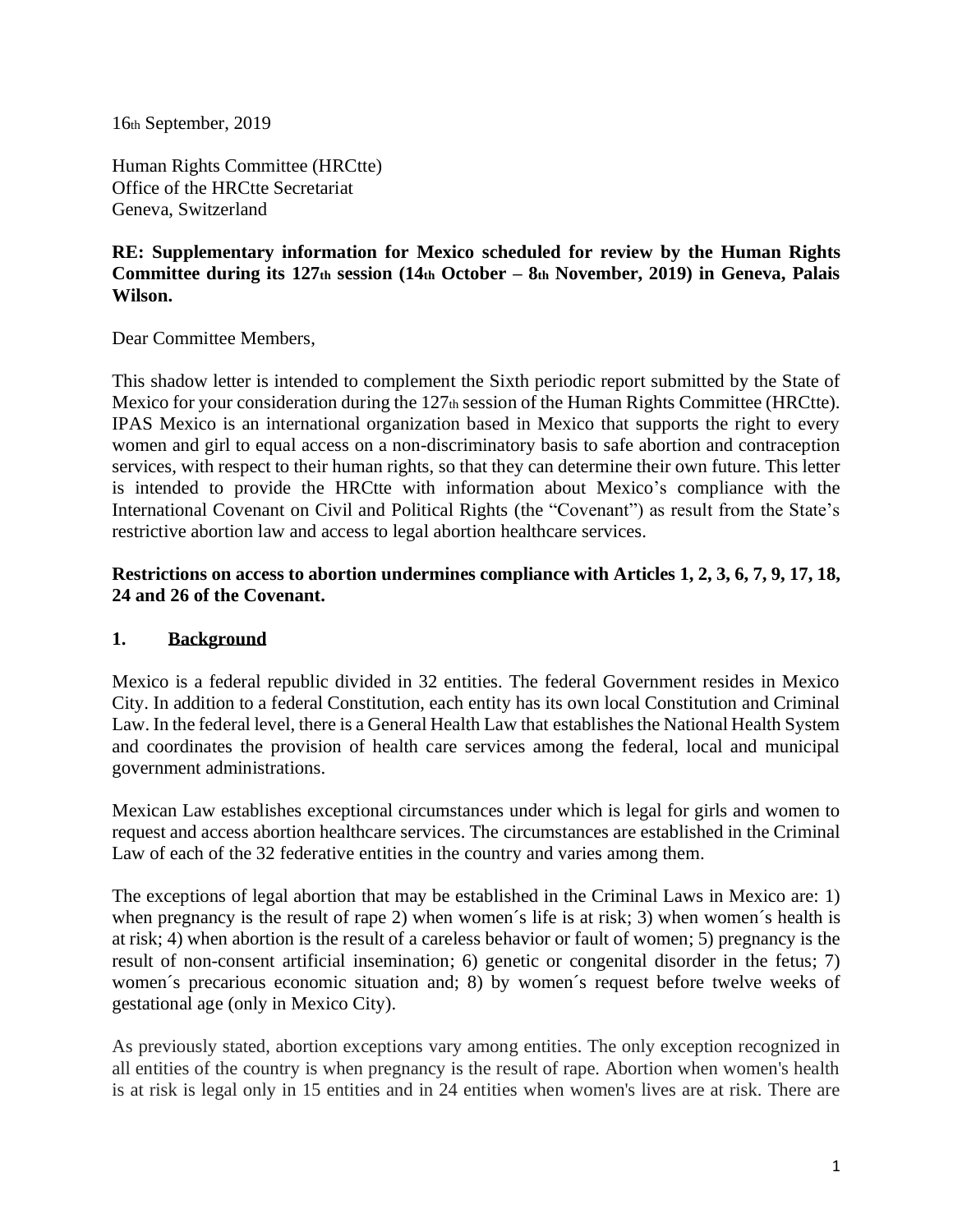also entities such as Querétaro and Guanajuato where abortion is only allowed when pregnancy is the result of rape or when it is the result of a woman's careless behavior. The lack of homogeneity in abortion legislation limits the exercise of women's rights throughout Mexico and puts their health and life at risk. This restrictive context also promotes discrimination against women's access to healthcare services and has a differentiated impact that affects the most vulnerable women in the country.

In Mexico, girls and women face barriers to access safe abortion services when their health is at risk. In countries like the United Kingdom 97.7%<sup>1</sup> of abortions are provided under the health exception, 99.9% of them due to risks associated to women´s mental health. In comparison, in Mexico only .49% of abortions are provided for health reasons.<sup>2</sup>

On May 2019, the Mexican Supreme Court of Justice of the Nation ruled in a case of denial of legal abortion services under the health exception in a public health institution from the Institute for Social Security and Services for State Workers (ISSSTE). In its decision, the Supreme Court declared that the human right to health includes women´s right to access safe and legal abortion services to restore and protect their health when they are pregnant as part of the maternal healthcare services in the country. Since maternal healthcare services are considered as priority healthcare services by the General Health Law, the Supreme Court concluded that all healthcare institutions (public, private and social) in Mexico are responsible to provide abortion services when women´s health is at risk.<sup>3</sup>

Therefore, access to abortion when girls and women´s health is at risk should be provided to women when there is a probability that the continuation of pregnancy will affect their health, in its mental, physical or social dimensions, for causes directly or indirectly associated to pregnancy.

Since 2007, Mexico City is the only entity in which termination of pregnancy is allowed until the twelfth week of pregnancy, regardless of the woman's reason for making the decision. The availability of abortion services in Mexico City has allowed more women to access safe and legal

<sup>1</sup> Pregnancies under 24 weeks of gestational age which continuation impose a risk of harm to women´s mental or physicial health, greater than abortion. Department of Health and Social Care UK, Abortion Statistics England and Wales, 2018, 13 June 2019. Disponible en https://assets.publishing.service.gov.uk/government/uploads/system/uploads/attachment\_data/file/808556/Abortion\_ Statistics\_\_England\_and\_Wales\_2018\_\_1\_.pdf

<sup>2</sup> The Guttmacher Institute estimates that each year 1,026,000 abortions occur in Mexico. Official data shows that from 2010 to 2017 5,105 abortions for health reasons under 20 weeks of pregnancy were provided in the country. Guttmacher Institute, Unintended Pregnancy and Induced Abortion in Mexico: Causes and Consequences, 2013. Available at https://www.guttmacher.org/report/unintended-pregnancy-and-induced-abortion-mexico-causes-andconsequences; Instituto Nacional de Estadística y Geografía, Mortalidad fetal, información de 1985 a 2017. Available at

https://www.inegi.org.mx/sistemas/olap/Proyectos/bd/continuas/mortalidad/MortalidadFetal.asp?s=est&c=11143&p roy=mortfet\_mf.

<sup>3</sup> Amparo en revisión 1388/2015, Primera Sala de Justicia de la Nación, Sentencia, Versión Pública de borrador para visto bueno, voted in session on may 15th 2019.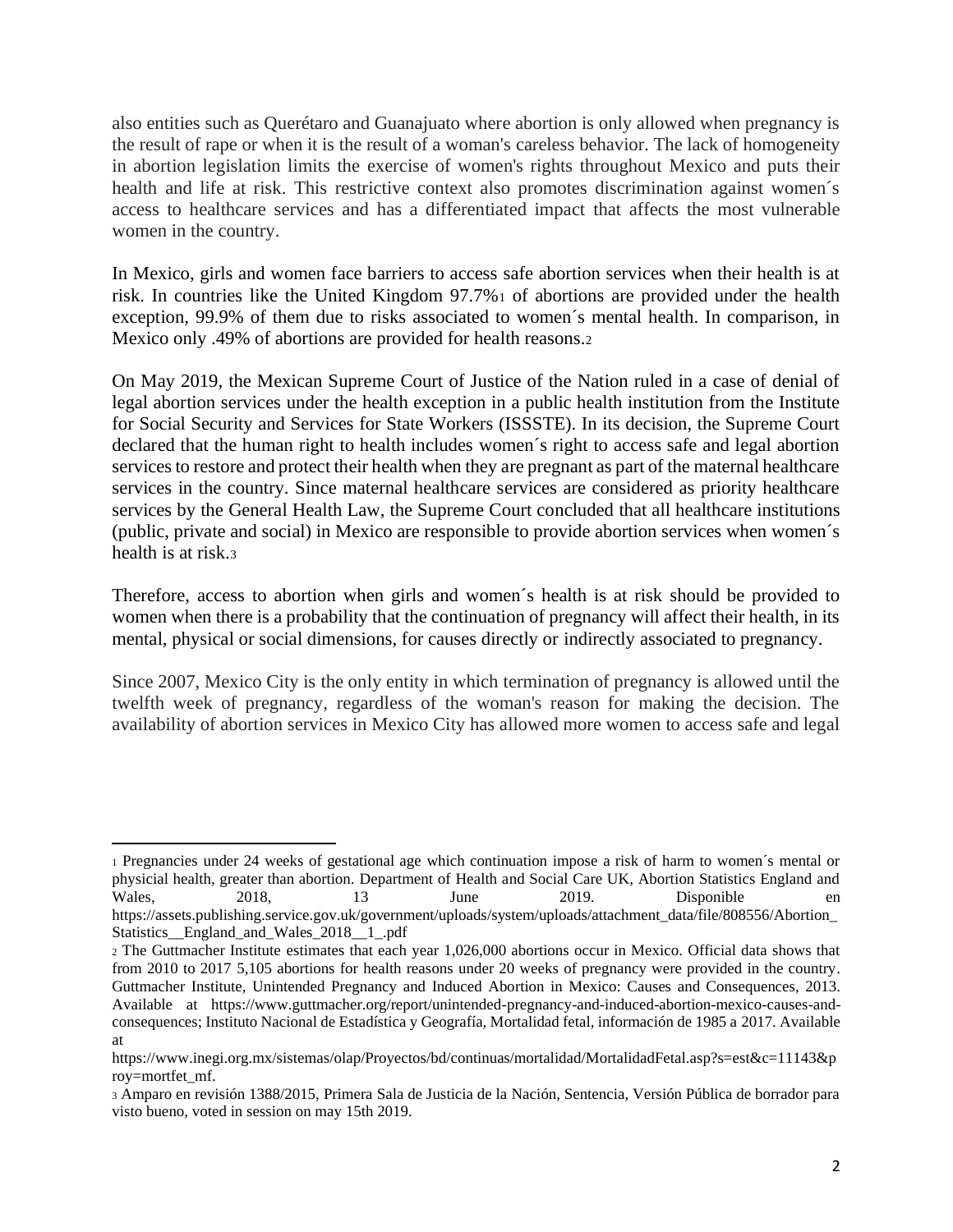abortion in Mexico. From April 2007 to December 2018, 61,742 women from other entities in the country had access to termination of pregnancy services in Mexico City.<sup>4</sup>

However, the fact that only one entity in the country has legalized abortion by free decision of women de facto causes a distinction between Mexican women residing in Mexico City with respect to those from other entities of the country in the exercise of their rights. In addition, economic capacity becomes a barrier to access safe public abortion services for those women who cannot afford to travel to Mexico City, forcing them to recur to clandestine services or to continue with unwanted pregnancies.

In response to legalization of abortion in Mexico City, to date, 19 entities have reformed their local Constitutions to recognize the right to life from the moment of conception.<sup>5</sup> As established by the CEDAW, these reforms have not modified abortion exceptions provided in the local Criminal laws, therefore, they cannot be interpreted to deny access to legal abortion.<sup>6</sup>

However, these reforms have promoted a context of criminalization and uncertainty regarding the legal status of abortion services in the country. For example, the Constitution of Nuevo León was recently reformed to recognize the right to life without prejudice to the abortion exceptions established in the local Criminal law.<sup>7</sup> However, when national and international media reported the scope of the reform the headlines mistakenly announced an alleged total abortion ban in the entity.<sup>8</sup>

In Mexico, women also face the risk of criminalization in abortion restrictive contexts. From January 2007 to December 2016, 4,246 abortion criminal reports were registered in the country. Of these cases, 98 women were sentenced for committing this crime. Although practice shows that abortion criminal proceedings do not usually thrive, the initiation of a criminal procedure has serious effects on women´s lives. <sup>9</sup>

Women are also accused of crimes such as infanticide or qualified homicide in situations of urgent deliveries. From January 2007 to December 2016, 30 women were reported to police for qualified

<sup>4</sup> Interrupción legal del Embarazo (ILE), Estadísticas abril 2007-31 de diciembre de 2018, SEDESA, Ciudad de México, 2018. Available at http://ile.salud.cdmx.gob.mx/wp-content/uploads/Interrupcion-Legal-del-Embarazo-Estadisticas-2007-2017-31-de-diciembre-2018-.pdf

<sup>5</sup> Nuevo León (2019), Veracruz (2017), Chiapas (2010), Tamaulipas (2010), Colima (2009), Durango (2009), Guanajuato (2009), Jalisco (2009), Nayarit (2009), Oaxaca (2009), Puebla (2009), Querétaro (2009), Quintana Roo (2009), San Luis Potosí (2009), Sonora (2009), Yucatán (2009), Baja California (2008), Morelos (2008),) y Sinaloa (aprobada y pendiente de publicación oficial).

<sup>6</sup> Observaciones finales, CEDAW/C/MEX/CO/7-8, 7 de agosto de 2012, México.

<sup>7</sup> Reform to article 1 of the Political Constitution of the Free and Sovereign State of Nuevo León, march 11th, 2019.

<sup>8</sup> Media examples: https://www.proceso.com.mx/574294/congreso-de-nl-aprueba-reformas-que-penalizan-aborto; https://cnnespanol.cnn.com/video/aborto-nuevo-leon-reforma-congreso-derecho-sexual-intvw-consuelo-morales-

cadhac-perspectivas-mexico/; https://aristeguinoticias.com/0803/multimedia/reforma-que-penaliza-aborto-en-nuevoleon-es-ilegal-y-contraria-a-la-constitucion-colosio-riojas-enterate/;

https://adnpolitico.com/estados/2019/03/06/pese-a-protestas-nuevo-leon-aprueba-una-reforma-que-penaliza-el-

aborto; https://noticieros.televisa.com/ultimas-noticias/congreso-nuevo-leon-aprueba-reforma-penaliza-aborto/.

<sup>9</sup> Grupo de Información en Reproducción Elegida, A.C., Maternidad o Castigo, la criminalización del aborto en México, México, 2018. Available at the at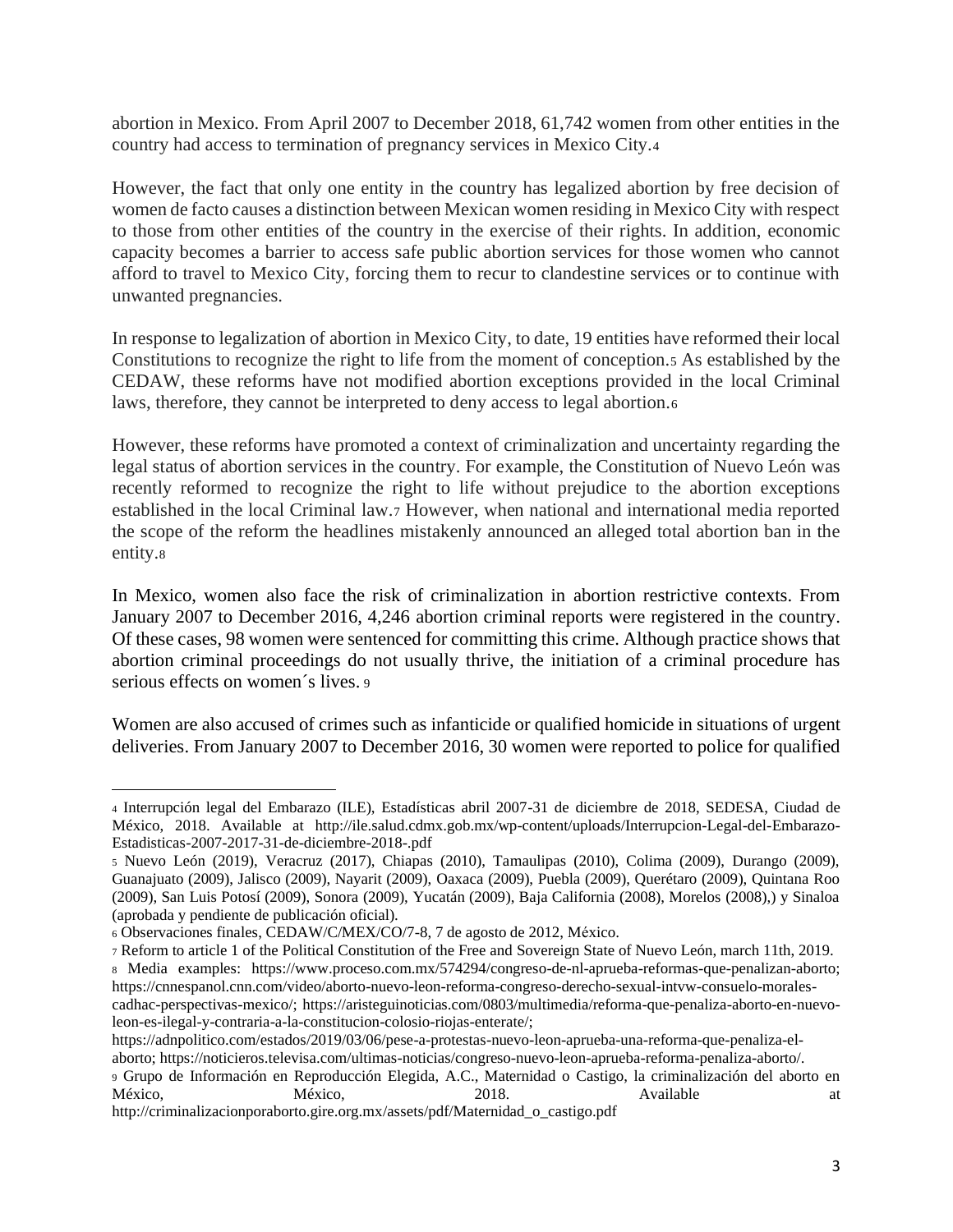homicide, infanticide or parricide and 25 women were sentenced for these crimes. <sup>10</sup> For example, the case of a woman was widely reported in Mexico who, in January 2019, after spending more than three years in prison, obtained her freedom after being arrested and charged with qualified homicide in Querétaro for a miscarriage that occurred in a department store. <sup>11</sup>

Regarding the circumstances of the cases, it has been documented that when women request postabortion emergency care they are reported to police by the health care personnel if they suspect that women had an illegal abortion. In these cases, the testimony of the woman is taken during medical care at the request of the authorities who interrogate the women in the same health institutions once the facts are reported to them.<sup>12</sup>

Obtaining confessions of women in circumstances of vulnerability in contexts in which medical care is necessary to safeguard their health and life or condition medical care to this confession by public servants, should be considered as inhuman, cruel and degrading treatment. This criminalization context also discourages women from requesting emergency post-abortion care services, putting their health and life at risk. <sup>13</sup> It also shows that health care providers violate confidentiality of medical records in violation of the applicable regulations. <sup>14</sup>

Due to the different abortion laws in Mexico, women face a restrictive context to access safe and legal abortion services. Without this access, women in Mexico put their health and life at risk when they resort to clandestine abortion services. Unsafe abortion is the fourth leading cause of maternal death in the country representing 8.6% of maternal mortality.<sup>15</sup> In 2009, it is estimated that more than half of the pregnancies (55%) were unplanned and 54% of them ended in abortion. It has also been estimated that one million clandestine abortions were performed in Mexico in that year. <sup>16</sup> The fertility rate among adolescents has increased from 2003 to 2013 from 71.4 to 77 live births per 1,000 women. Despite the express desire to limit or space children, the use of contraceptive methods in teenagers aged 15 to 19 years old is only 51.5%. Likewise, 13.5% of sexually active adolescent women report an unsatisfied demand of contraceptive methods. <sup>17</sup> It is estimated that in Mexico 600 thousand crimes of sexual violence occur each year in the country in which nine out

<sup>10</sup> Grupo de Información en Reproducción Elegida, A.C., Maternidad o Castigo, la criminalización del aborto en México, México, 2018. Available at

http://criminalizacionporaborto.gire.org.mx/assets/pdf/Maternidad\_o\_castigo.pdf

<sup>11</sup> https://www.animalpolitico.com/2019/01/dafne-mcpherson-libre-aborto-accidental-queretaro/

<sup>12</sup> Grupo de Información en Reproducción Elegida, A.C., Maternidad o Castigo, la criminalización del aborto en México, México, 2018. Available at México, 2018. Available at at

http://criminalizacionporaborto.gire.org.mx/assets/pdf/Maternidad\_o\_castigo.pdf

<sup>13</sup> Ipas, Delatando mujeres: el deber de cada prestador/a de servicios de denunciar, Implicaciones jurídicas y de derechos humanos para los servicios de salud reproductiva en Latinoamérica, 2016. Available at http://www.sinriesgo.org/wp-content/uploads/2016/05/IPAS\_-Delatando-a-las-mujeres-serv-salud.pdf <sup>14</sup> Mexican Offcicial Norm NOM-004-SSA3-2012, DEL EXPEDIENTE CLINICO.

<sup>15</sup> Observatorio de Mortalidad Materna, Numeralia 2016.

<sup>16</sup> Guttmacher Institute, Unintended Pregnancy and Induced Abortion in Mexico, November 2013. Available at https://www.guttmacher.org/fact-sheet/unintended-pregnancy-and-induced-abortion-mexico

<sup>17</sup> Encuesta Nacional de la Dinámica Demográfica ENADID 2014, Instituo Nacional de Estadística y Geografía, 2017.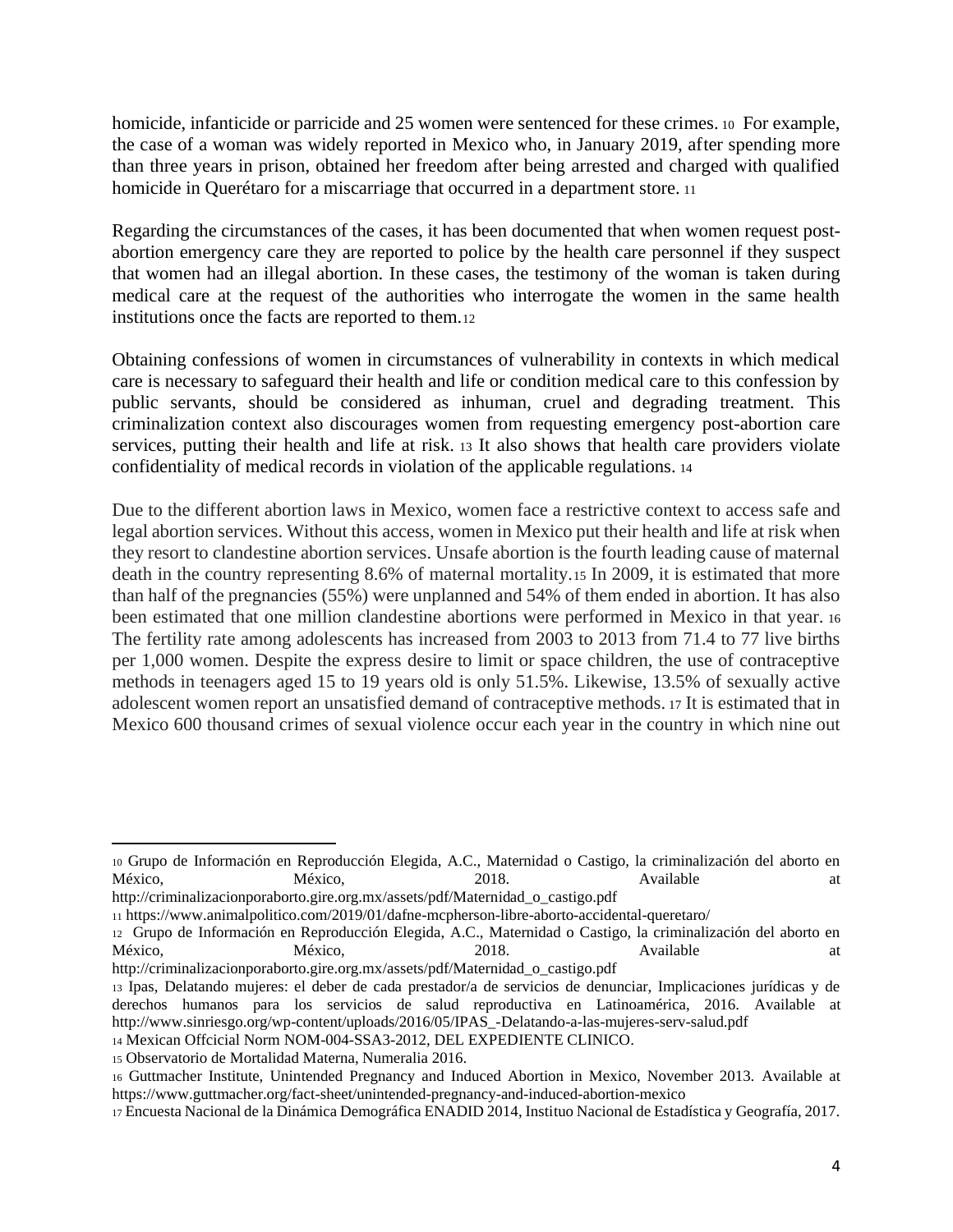of ten victims are women and four out of ten are under 15 years of age. 60% of the time, the aggressors are relatives or people known by the victim´s family.<sup>18</sup>

In addition, on 2018, the General Health Law was reformed to recognize the right to medical conscientious objection in Mexico. The bill is limited to medical staff and nurses to refuse participation in the provision of the healthcare services regulated by the Law, including abortion care. The Law establishes that conscious objection could not be argued when the patient´s life is at risk or requires emergency care.<sup>19</sup> However, does not recognize the obligation of the medical personnel to inform the patient about its medical state or to refer them to a doctor who can meet their needs. Therefore, it is concerning that the Law does not clearly ensure that women seeking abortion are still able to access treatment.

In its 6th report to the HRCtte the State has failed to provide updated information requested by the HRCtte in relation to legal abortion in Mexico. The List of Issues in relation to the report requested the State to provide information on the adopted measures to harmonize abortion legislation across all federative entities, in accordance to the Covenant, and to secure women´s access to legal abortion services. The State was also requested to report statistical information on the number of legal abortions provided and those denied providing the reasons for the refusal.<sup>20</sup> However, in its report the State only described the content of abortion legislation in the country and enlisted a series of reproductive health initiatives and actions implemented to create awareness on sexual and reproductive health care services.<sup>21</sup>

### **2. Recommendations to the Mexican State by Human Rights Bodies on safe and legal abortion and the UPR**

The HRCtte has explicitly recognized that restrictive abortion laws lead to unsafe abortion and undermine compliance with Articles 1, 2, 3, 6, 7, 9, 17 and 26 of the Covenant.

This HRCtte has long recognized the link between restrictive abortion laws, unsafe abortion, and high rates of maternal mortality.<sup>22</sup> The HRCtte has stated in General Comment 28 that "State parties should give information on any measures taken by the State to help women prevent unwanted pregnancies, and to ensure that they do not have to undergo life-threatening clandestine abortions."<sup>23</sup> Numerous decisions on individual complaints from this HRCtte demonstrate restrictive abortion laws' harmful impacts and the chilling effect of these laws have on preventing women and girls from accessing abortion on the limited grounds in which it is legal, finding

<sup>18</sup> Comisión Ejecutiva de Atención a Víctimas, Cartilla de Derechos de las Víctimas de Violencia Sexual Infantil. Available at http://www.ceav.gob.mx/wp-content/uploads/2016/06/cartilla.pdf en Grupo de Información en Reproducción Elegida, Violencia sin Interrupción, 2017.

<sup>19</sup> Article 10BIS, General Health Law.

<sup>20</sup> HRCtte, List of Issues prior to Mexico´s Sixth Periodic Report, Voted by the Committee during its 111o session, 7th to  $25<sub>th</sub>$  July 2014, question 11.

<sup>21</sup> HRCtte, Sixth periodic report submitted by Mexico under article 40 of the Covenant pursuant to the optional reporting procedure, due in 2015, June 2018, CCPR/C/MEX/6, question 11.

<sup>22</sup> See e.g., Bolivia, 01/04/97, U.N. Doc. CCPR/C/79/Add.74, par. 22; Chile, 30/03/99, U.N. Doc. CCPR/C/79/Add.104, par. 15; Mongolia, 25/05/2000, U.N. Doc. CCPR/C/79/Add.120, par. 8(b); Sudan, 19/11/97, U.N. Doc. CCPR/C/79/Add.85, par. 10; Zambia, 03/04/96, U.N. Doc. CCPR/C/79/Add.62, par. 9.

<sup>23</sup> HRCtte, General Comment 28: Art. 3 (68th Sess., 2000), in Compilation of General Comments and General Recommendations by Human Rights Treaty Bodies, at 228, U.N. Doc. HRI/GEN/1/Rev. 9 (2008).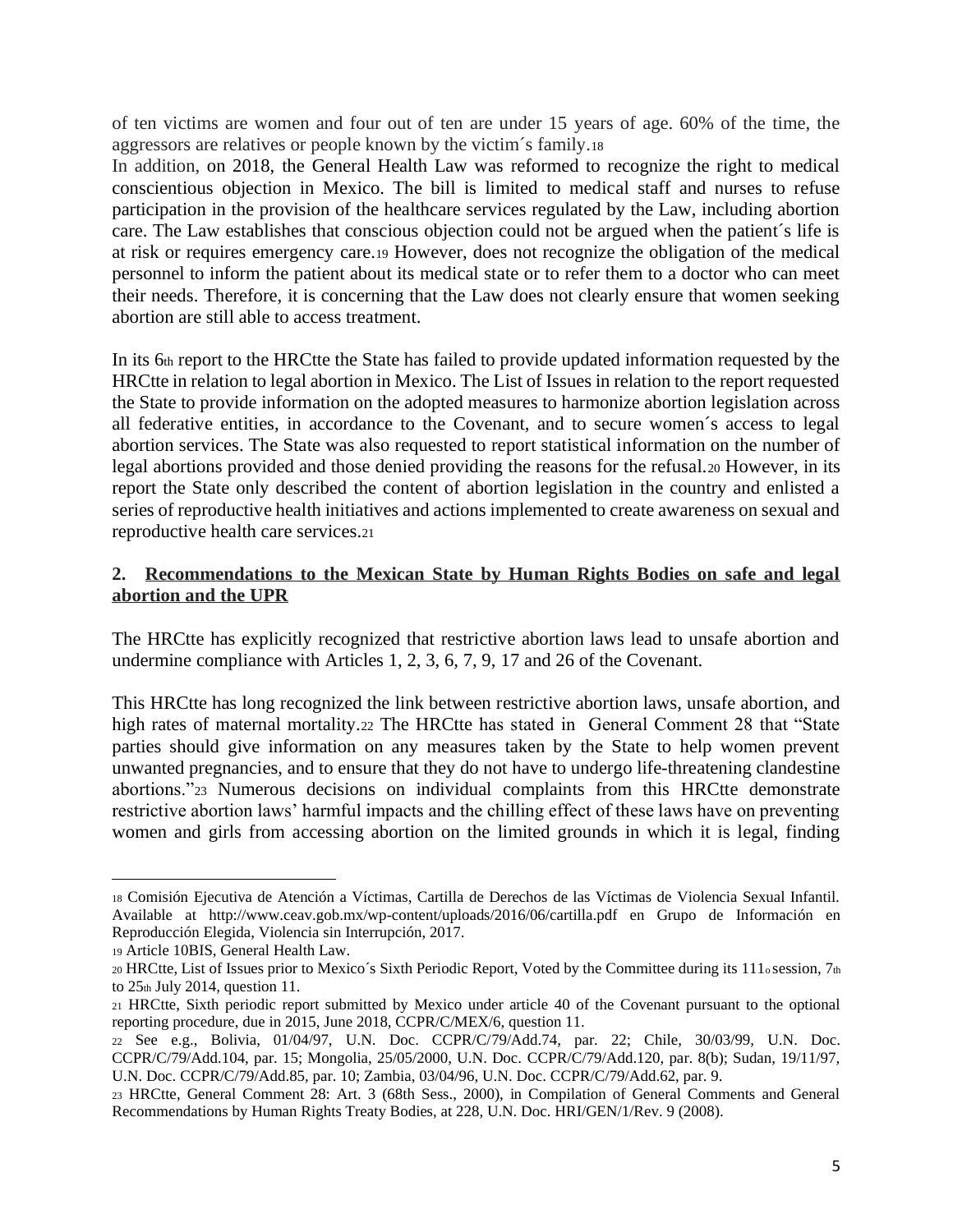violations of many rights, including the right to be free from inhumane and degrading treatment, the right to privacy, and the right to non-discrimination.<sup>24</sup>

The HRCtte has criticized legislation that criminalizes or severely restricts access to abortion in many sets of concluding observations, often referring to such legislation as violating the right to life and the right to privacy. It has specifically recommended to State parties that they review or amend legislation criminalizing abortion, calling on states parties to decriminalize abortion, ensure access to abortion at least on grounds of health and life, fetal impairment and when pregnancy is a result of sexual assault.<sup>25</sup> The HRCtte has also acknowledged that restrictive abortion laws have a discriminatory and disproportionate impact on poor, rural women.<sup>26</sup>

The Committee on the Elimination of Discrimination against Women (CEDAW) has reiterated its previous concerns to the State about provisions in criminal legislation at the state level that restrict access to legal abortion and that continue to force women and girls to resort to unsafe abortion at the risk of their health and life; inconsistencies between the state criminal codes that hinder the effective implementation of article 35 of the General Victims Act and Mexican official standard NOM-046-SSA2-2005 on domestic and sexual violence and violence against women, which legalizes abortion in case of rape and amendments made in 2018 to the General Health Act that provide for conscientious objection by health personnel and may constitute barriers for women in gaining access to safe abortion and emergency contraception, especially in rural and remote areas.<sup>27</sup>

In this regard, the CEDAW has recommended the State to increase efforts to accelerate the harmonization of federal and state laws and protocols on abortion, with a view to guaranteeing access to legal abortion and ensuring access to post-abortion care services irrespective of whether abortion has been legalized; harmonize relevant federal and state laws with the General Victims Act and Mexican official standard NOM-046-SSA2-2005 on domestic and sexual violence and violence against women and adequately inform and train medical personnel so as to ensure

<sup>24</sup> See, e.g., LMR v. Argentina, H.R. Committee, Commc'n No. 1608/2007, U.N. Doc. CCPR/C/101/D/1608/2007; Mellet v. Ireland, Communication No. 2324/2013, UN Doc. CCPR/C/116/D/2324/2013 (2016); K.L. v Peru. Communication No. 1153/2003, UN Doc. CCPR/C/85/D/1153/2003; See also European Court of Human Rights jurisprudence, Tysiac v.Poland No. 5410/03, Eur. Ct. H. R. (2007), RR v. Poland No. 27617/04, Eur. Ct. H. R. (2011); P and S v Poland No. 57375/08 (2012).

<sup>25</sup> See e.g., Argentina, U. N. Doc. CCPR/C/ARG/CO/5 (2016), paras. 11-12;Ireland, UN Doc CCPR/C/IRL/CO/4 (2014); Ireland,, UN Doc CCPR/C/IRL/CO/3 (2008), para. 13; Ireland, UN Doc. A/55/40 (2000), , paras. 444-445; Jamaica, UN Doc. CCPR/C/JAM/CO/4 (2011), paras 25- 26; Poland, U.N. DOC. CCPR/CO/82/POL (2004), para. 8; El Salvador, CCPR/C/SLV/CO/6 (2010), para. 10; CCPR/C/JAM/CO/3 (2011), para. 14; Honduras, U.N. Doc. CCPR/C/HND/CO/1 (2006), para. 8; Paraguay, U.N. Doc. CCPR/C/PRY/CO/2 (2006), para. 10; Dominican Republic, U.N. Doc. CCPR/C/DOM/CO/5 (2012), para. 15; Malta, U.N. Doc. CCPR/C/MLT/CO/2 (2014), para. 13; Sierra Leone, U.N. Doc. CCPR/C/SLE/CO/1 (2014), para. 14; Philippines, U.N. Doc. CCPR/C/PHL/CO/4 (2012), para. 13; Chile, U.N. Doc. CCPR/C/CHL/CO/5 (2007); Nicaragua, U.N. Doc. CCPR/C/NIC/CO/3 (2008), para. 13; Argentina, 03/11/2000, U.N. Doc. CCPR/CO/70/ARG, par. 14; Chile, 30/03/99, U.N. Doc. CCPR/C/79/Add. 104, par. 15; Peru, 15/11/2000, U.N. Doc. CCPR/CO/70/PER, par. 20; United Republic of Tanzania, 18/08/98, U.N. Doc. CCPR/C/79/Add. 97, par. 15; Venezuela, 26/04/2001, U.N. Doc. CCPR/CO/71/VEN, par. 19.

<sup>26</sup>See e.g., Mellet v. Ireland, Communication No. 2324/2013, UN Doc. CCPR/C/116/D/2324/2013 (2016); Argentina, 03/11/2000, U.N. Doc. CCPR/CO/70/ARG, par. 14.

<sup>27</sup> CEDAW, Concluding observations on the ninth periodic report of Mexico, CEDAW/C/MEX/CO/9, 25 July 2018.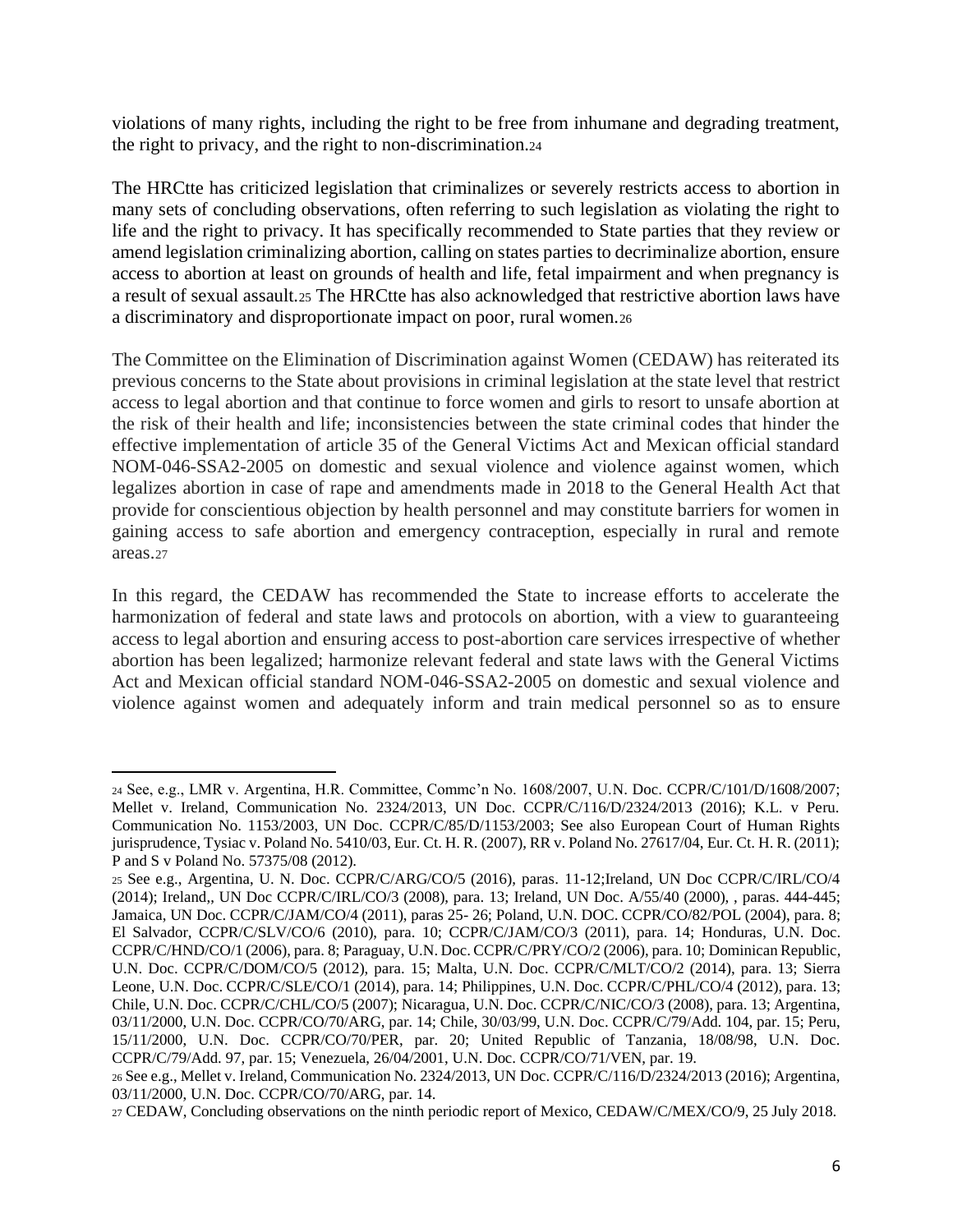specialized attention for women and girls who are victims of sexual violence, including the provision of essential services for emergency contraception and abortion.<sup>28</sup>

The Committee on Economic, Social and Cultural Rights (CESCR) has also expressed its concern that legislation on the voluntary termination of pregnancy varies from one federative entity to the next, giving rise to serious differences in terms of access that disproportionately affects women on lower incomes who belong to the most disadvantaged and marginalized groups and that, even though some federative entities permit the voluntary termination of pregnancy in certain circumstances, there continue to be challenges in terms of effective access. It also noted with concern the lack of adequate high-quality sexual and reproductive health services and information, as well as the persistently high rates of teenage pregnancy in Mexico. On this regard, the CESCR recommended the State to harmonize legislation on the voluntary termination of pregnancy and do away with the criminalization of women in the federative entities where abortion is a crime in order to make the legislation compatible with other women's rights, including the right to health, with a view to ensuring that all women have equal access to sexual and reproductive health services, particularly the voluntary termination of pregnancy; to adopt the necessary measures to guarantee access to the voluntary termination of pregnancy in permitted circumstances; to intensify its efforts to ensure that appropriate high-quality sexual and reproductive health information and services are available to all women and adolescents in all the federative entities, especially in remote rural areas and to redouble its efforts to prevent teenage pregnancy.<sup>29</sup>

In previous reviews of Mexico´s compliance with the Covenant, the HRCtte has recommended the State party to bring the abortion laws in all states into line with the Covenant; to ensure the application of the Federal Norm NOM-046 throughout its territory and take measures to help women avoid unwanted pregnancies so that they do not have to resort to illegal or unsafe abortions that could put their lives at risk (article 6 of the Covenant).<sup>30</sup>

This HRCtte has also noted that, "in cases where abortion procedures may lawfully be performed, all obstacles to obtaining them should be removed."<sup>31</sup> The HRCtte has recommended "to eliminate all procedural barriers that would lead women to resort to illegal abortions that could put their lives and health at risk."<sup>32</sup> It has also expressed concern about the impact of the exercise of conscientious objection and have urged States that permit the practice to adequately regulate it to ensure that it does not limit women's access to abortion services 33

The HRCtte has also expressed its concern about the impact of the exercise of conscientious objection and have urged States that permit the practice to adequately regulate it to ensure that it does not limit women's access to abortion services.<sup>34</sup>

<sup>28</sup> Ibídem.

<sup>29</sup> CESCR, Concluding observations on the combined fifth and sixth periodic reports of Mexico, E/C.12/MEX/CO/5- 6, 17 April 2018.

<sup>30</sup> HRCtte, Concluding observations of the Human Rights Committee, Consideration of reports submitted by States Parties under article 40 of the Covenant, Mexico, Ninety-eight session, New York, 8-26 March 2010, CCPR/C/MEX/CO/5, para. 10.

<sup>31</sup> Argentina, ,U.N. Doc. CCPR/CO/70/ARG (2000), para. 14.

<sup>32</sup> The Former Yugoslav Republic of Macedonia, para. 11, U.N. Doc. CCPR/C/MKD/CO/3 (2015).

<sup>33</sup> Poland, para. 12, U.N. Doc. CCPR/C/POL/CO/6 (2010).

<sup>34</sup> Ibídem.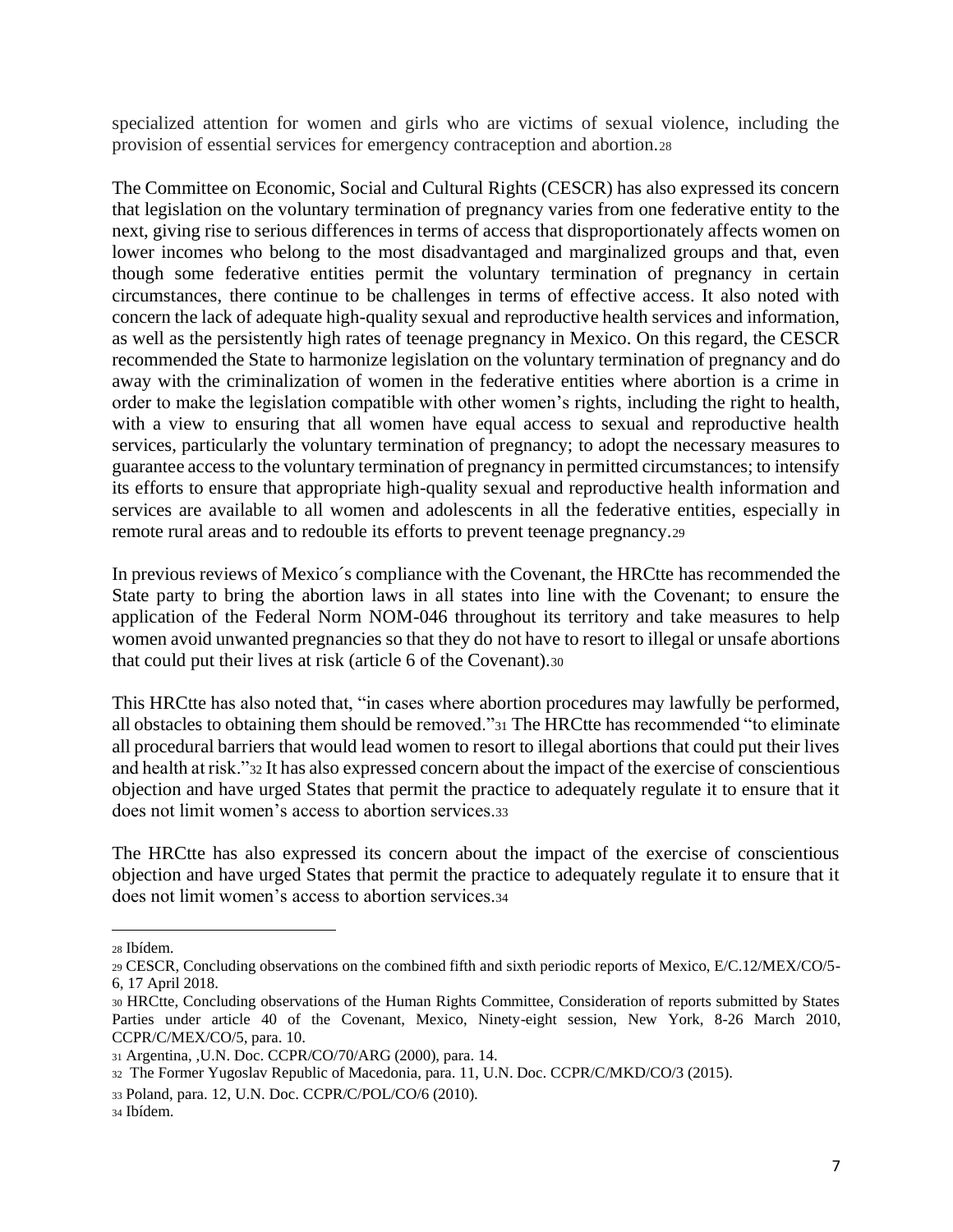In this regard, the CEDAW has recommended the State to develop the necessary protocols for the implementation of the amendments to the General Health Act, which permit conscientious objection as long as it doesn't place the life of the mother at risk and does not impede women and girls from gaining access to legal abortion, and ensure that in such cases women and girls are referred to another appropriate provider. <sup>35</sup>

# **UPR**

**(Third cycle - 2018)** The Mexican State accepted 262 recommendations<sup>36</sup> which include guarantee equal access to legal abortion, at least in cases of danger to life or health, to all women in all the Mexican states; guarantee access to safe, timely and high-quality sexual and reproductive health services to all people throughout the country, without discrimination; harmonize federal and state legislation to decriminalize abortion and guarantee access to legal and safe abortion at least in cases of rape, incest or danger to the life or health of the girl and modify legislation, policies and practices that discriminate against women and girls, especially to provide legal and safe abortion.<sup>37</sup>

**(Second cycle - 2013)** The Mexican State compromised to pay attention to recommendations on sexual and reproductive health<sub>38</sub> that includes strengthening sexual and reproductive health services in order to ensure that women who meet the requirements for legal abortion can access safe, timely, quality and free services in all states of Mexico and to intensify the efforts to guarantee universal access to health services, information and education about sexual and reproductive health and rights, particularly to adolescents.

## **3. Suggested recommendations**

**We kindly request to this HRCtte to recommend the Mexican State to:**

**• Approve abortion law at the national level according to the highest standard of protection of women's human rights and, consequently, decriminalizes abortion until the twelfth week of gestation and legalizes abortion when the health and life of women are at risk throughout the country.** 

**• Guarantees the provision of safe and legal abortion services in Mexico with respect for girls and women's human rights.**

<sup>35</sup> Ibídem.

<sup>36</sup> Consejo de Derechos Humanos, Grupo de Trabajo sobre el Examen Periódico Universal, México, Observaciones sobre las conclusiones y/o recomendaciones, compromisos voluntarios y respuestas del Estado examinado, Doc. de la ONU A/HRC/40/8/Add.1, (2019).

<sup>37</sup> Consejo de Derechos Humanos, Informe del Grupo de Trabajo sobre el Examen Periódico Universal, México, párrafos 132.175- 132.178, 132.193, Doc. de la ONU A/HRC/40/8, (2018).

<sup>38</sup> Consejo de Derechos Humanos, Informe del Grupo de Trabajo sobre el Examen Periódico Universal, México, Opiniones sobre las conclusiones y/o recomendaciones, compromisos voluntarios y respuestas del Estado examinado, párrafos 148.153- 148.154, Doc. de la ONU A/HRC/25/7/Add.1, 2013.